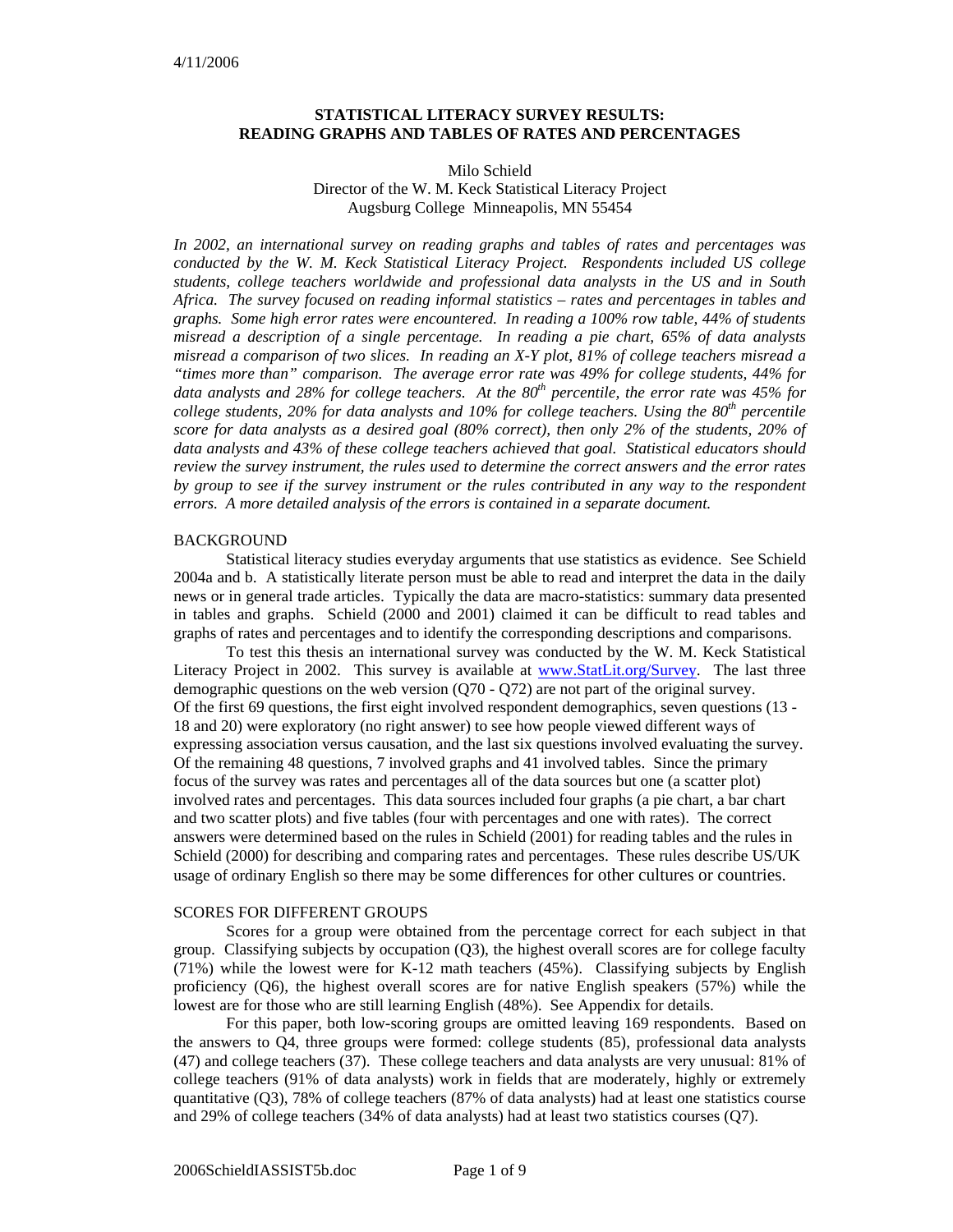#### RESULTS

The presentation of results involves a figure or table, the question or statement, the correct answer [brackets] and the error rates for the three groups: college students, non-teaching professionals and college teachers. If "Yes" is correct, then "No" and "I don't know" are errors. If the analysis of the questions (not shown in survey) is presented, it is in braces {}. The terms "part" and "whole" refer to the numerator and denominator of a part-whole ratio. See Figure 1.



Figure 1. *Do you think the following statements accurately describe the data shown in this pie chart?* {Correct analysis: Pie (smokers) is whole while slices (religions) are parts.} Q9. *20% of smokers are Catholic.* [Yes] Error rates: 19%, 0%, 5%

Q10. *Protestants (40%) are twice as likely to be smokers as are Catholics (20%).* [No; Smoker is part in the question.] Error rates: 62%, 65%, 16%.

Figure 2. *Do you think the following statement accurately describes the data shown in this bar chart?* {Correct analysis: Runner is 100% whole. Religion and sex are parts.} Q11. *20% of Protestant males are runners.* [No]. Error rates: 68%, 53%, 8%.



Figure 3. *Do you think the following statements are accurate interpretations of the scatter graph shown above?* For these exploratory items, the first two percentages are Yes/No for everyone (mode in bold), the modal answer (in bold) and the percentage who selected the modal answer for each group.

- Q13. *The more an adult weighs, the taller they tend to be.* **63%**/31%. **Yes**: 65%, 51%, 73%.
- Q14. *(Typically) as weight increases, height increases*. **59%**/34%. **Yes**: 68%, 47%, 54%.
- Q15 *As adults' weights increase, their heights tend to increase*. 40%/**49%. No**: 44%, 60%, 49%.
- Q16. *As an adult's weight increases, their height tends to increase*. 31%/**59%. No**: 52%, 60%, 76%
- Q17. *An adult who weighs more will tend to be taller*. **64%**/23%. **Yes**: 66%, 53%, 73%.
- Q18. *As an adult weighs more the taller they will tend to be*. **44%**/41%. **Yes**: 51%, 34%, 41%.
- Q20. *If weight increases, height will tend to increase*. 15%/**71%. No**: 73%, 64%, 76%

In the following questions, error rates involve students, data analysts and college teachers.

- [These questions are out of order to allow grouping exploratory questions (13-18 & 20) together.]
- Q12. *Adults who weigh more tend to be taller than those who weigh less.* [Yes] Error rates: 25%, 30%, 11%.
- Q19. *If an adult increases their weight, they can expect to increase their height.* [No; this question is longitudinal but the graph is cross-sectional.] Error rates: 19%, 28%, 16%.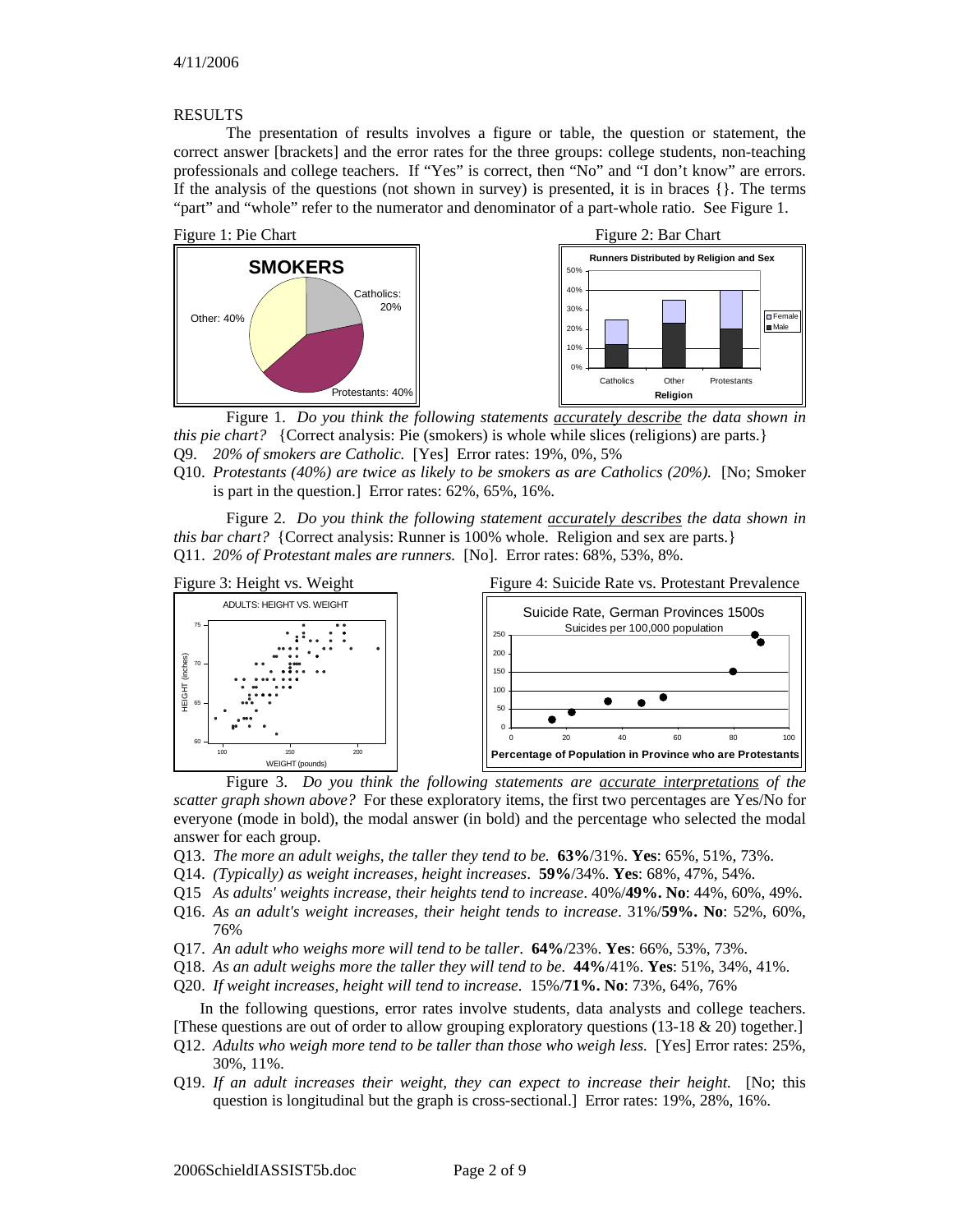Figure 4. *Do you think the following statements are accurate interpretations of the scatter graph shown above?* {Correct analysis: The rates are for German provinces as separate wholes.}

- Q21. *As the percentage of Protestants increases, the rate of suicides tends to increase*. [Yes] Error rates: 34%, 21%, 32%.
- Q22. *Protestants are more likely to commit suicide than non-Protestants (are).* [No; 'Yes' involves a cross-level inference: the ecological fallacy.] Error rates: 45%, 49%, 49%.

| Table 1: 100% Row Table |      |        |              |  |  |  |
|-------------------------|------|--------|--------------|--|--|--|
|                         |      |        |              |  |  |  |
| <b>RACE</b>             | Male | Female | <b>TOTAL</b> |  |  |  |
| <b>Black</b>            | 75%  | $25\%$ | 100%         |  |  |  |
| White                   | 50%  | 50%    | 100%         |  |  |  |
| Other                   | 40%  | 60%    | 100%         |  |  |  |
| <b>TOTAL</b>            | 50%  | 50%    | 100%         |  |  |  |

|  | Table 2: Two-way half table |  |  |
|--|-----------------------------|--|--|
|--|-----------------------------|--|--|

| $10010 E$ . Involved hall tuble |            |        |       |  |  |  |  |
|---------------------------------|------------|--------|-------|--|--|--|--|
| PERCENTAGE WHO ARE RUNNERS      |            |        |       |  |  |  |  |
|                                 | Non-smoker | Smoker | Total |  |  |  |  |
| Female                          | 50%        | 20%    | 40%   |  |  |  |  |
| Male                            | 25%        | 10%    | 20%   |  |  |  |  |
| Total                           | 37%        | 15%    | 30%   |  |  |  |  |

Table 1: *Do the following statements accurately describe the 25% circled above?*

- Q23. *25% of females are blacks.* [No] Error rates: 44%, 28%, 11%.
- Q24. *25% of blacks are females.* [Yes] Error rates: 13%, 11%, 16%.
- Q25. *25% is the percentage of blacks among females.* [No] Error rates: 38%, 28%, 16%.
- Q26. *25% is the percentage who are females among blacks.* [Yes] Errors: 21%, 17%, 14%.

Table 1: *Do you think these statements below accurately compare the 25% circled with the 50% immediately below it?* [Correct analysis: Female is common part; the races are wholes.}

- Q27. *Whites are two times as likely to be female than are blacks.* [No; this is wrong because of bad grammar: "two times as likely as"]. Error rates: 60%, 53%, 57%.
- Q28. *Females are two times as likely to be white as to be black.* [No; 'white' is part in question but 'female' is part in the graph]. Error rates: 44%, 38%, 19%.
- Q29. *Whites are two times more likely to be female than are blacks.* [No; either "one time more likely than" or "two times as likely as".] Error rates: 65%, 49%, 46%.
- Table 2: *Do you think the following statements accurately describe the 20% circled above?* {Correct analysis: Runner is part while female and smoker are wholes.}
- Q30. *20% of runners are female smokers.* [No] Error rates: 55%, 53%, 30%.
- Q31. *20% of females are runners who smoke.* [No] Error rates: 53%, 55%, 32%
- Q32. *20% of female smokers are runners.* [Yes] Error rates: 62%, 55%, 54%.
- Q33. *20% of smokers are females who run.* [No] Error rates: 42%, 36%, 27%.
- Q34. *Among female smokers, 20% is the percentage of runners.* [Yes] Rate: 66%, 57%, 51%.
- Q35. *Among females, 20% is the percentage of smokers who are runners.* [Yes; Q35 is the semantically the same as Q34.] Error rates: 49%, 51%, 68%.

Table 2: *Do you think these statements accurately compare the circled 20% with the 10% below it?* {Correct analysis: Runner = common part, smoker and sex = whole.}

- Q36. *The percentage of runners is twice as much among female smokers as among male smokers.* [Yes.] Error rates: 42%, 47%, 46%.
- Q37. *The percentage of smokers who run is twice as much among females as among males.* [Yes.] Error rates: 41%, 55%, 49%.
- Q38. *Among these smokers, males are twice as likely to be runners as are females.* [No.] Error rates: 39%, 15%, 22%.

Two statements "MEAN THE SAME THING" if one can always be substituted for the other. *In your opinion, do these two statements mean the same thing?*

- Q39. (a) Twenty percent (20%) of high-school dropouts are black. (b) Blacks have a 20% chance of dropping out. [No; part and whole are switched.] Error rates: 14%, 9%, 8%.
- Q40. Studies show that television violence (a) is strongly linked with juvenile delinquency. (b) is a cause of juvenile delinquency. [No] Error rates: 22%, 13%, 3%.

Q41. *Which study gives better evidence that taking zinc will decrease a nurse's risk of a heart attack?* "In study A, some nurses chose to take supplements containing zinc while others did not. Those nurses who took zinc had 30% fewer heart attacks than those who did not. In study B, half of the nurses were randomly assigned to take zinc; the others got a placebo. Those nurses who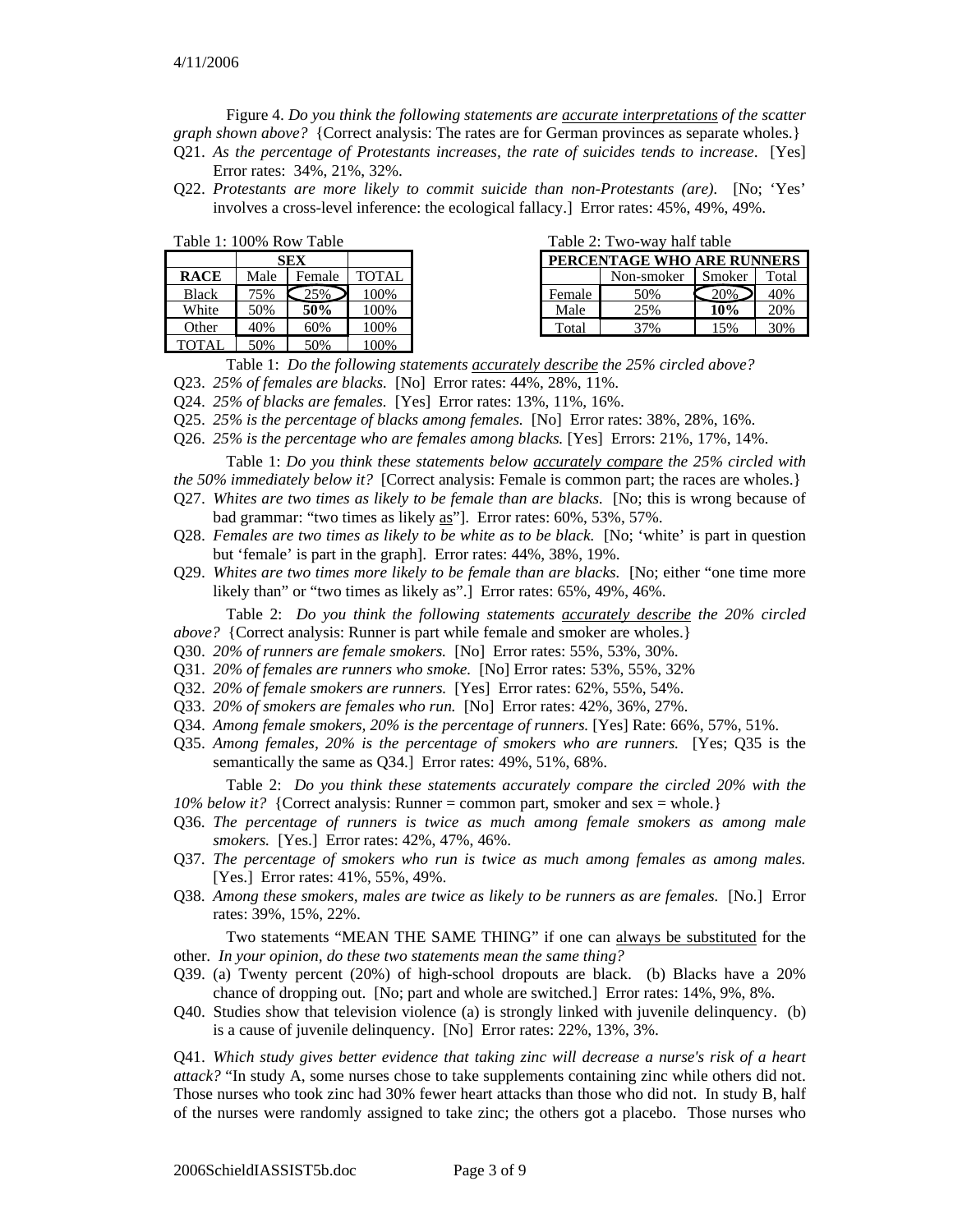received zinc had 10% fewer heart attacks than those who did not." Possible answers: Study A, Study B, Both equal, Can't tell. [Correct Answer: Study B] {Reasoning: Even though study B has lower success rate than A, study B (randomized experiment) is typically better than study A (observational study).} Error rates: 45%, 40%, 8%.}

Q42. *Which study gives better evidence that taking zinc will decrease a nurse's risk of a heart attack?* In study A, some nurses chose to take supplements containing zinc while others did not. Those nurses who took zinc had 20% fewer heart attacks than those who did not. In study B, half of the nurses were randomly assigned to take zinc; the others got a placebo. Those nurses who received zinc had 20% fewer heart attacks than those who did not. Possible answers: Study A, Study B, Both equal or Can't tell. [Correct answer: Study B.] {Reasoning: Even though both studies have the same success rate, study B (a randomized experiment) is better (ceterus paribus) than study A (an observational study).} Error rates: 41%, 36%, 8%.

Q43. *In 2000, a research hospital had a higher death rate than a rural hospital. Each patient's condition was classified as either "poor" or "fair." Is it possible that in 2000, this research hospital had a lower death rate than this rural hospital for those patients in "poor" condition AND for those patients in "fair" condition?* Possible answers: Yes, possible. No, impossible. Don't know. [Yes, possible. This is Simpson's Paradox.] Error rates: 44%, 68%, 41%.

Table 3: Percentage of Smoking Prevalence

| Year | All  | <b>Male</b> | Female |  | White | <b>Black</b> |  |
|------|------|-------------|--------|--|-------|--------------|--|
| 1955 |      | 56.9        | 28.4   |  |       |              |  |
| 1965 | 42.4 | 51.9        | 33.9   |  | 42.1  | 45.8         |  |
| 1980 | 33.2 | 37.6        | 29.3   |  | 32.9  | 36.9         |  |
| 1990 | 25.5 | 28.4        | 22.8   |  | 25.6  |              |  |

Table 4: Low Birth Weights

| Percent of Births with Low Birth Weight |     |     |     |  |  |  |  |
|-----------------------------------------|-----|-----|-----|--|--|--|--|
| 1995<br><b>State</b><br>1990<br>1996    |     |     |     |  |  |  |  |
| U.S.                                    | 7.O | 7.3 | 7.4 |  |  |  |  |
| Alabama                                 | 8.4 | 9.0 | 9.3 |  |  |  |  |
| California                              | 5.8 |     |     |  |  |  |  |

Table 3: *Do the following statements accurately describe the 26.2% circled above?* {Correct analysis: The ALL margin values are averages so Sex and Race are wholes. Years delimit the whole. "Smoking" is countable and modifies "prevalence" so it is part.}

Q44. *In 1990, 26.2% was the percentage of smokers who were black*. [No; smoking is the part in the table but a whole in the question.] Error rates: 72%, 64%, 27%.

Q45. *In 1990, 26.2% of blacks were smokers*. [Yes] Error rates: 60%, 43%, 19%

Q46. *In 1990, 26.2% of smokers were black.* [No] Error rates: 72%, 62%, 32%.

Q47. *In 1990 26.2% was the percentage of black smokers*. [No] Error rates: 71%, 62%, 22%

Q48. *In 1990, 26.2% was the percentage of blacks who were smokers*. [Yes] 51%, 47%, 22%.

Table 4: *Do you think the following statements accurately describe the 6.0 circled above?* {Analysis: US margin values are averages, so each state delimits a whole. There is no margin for the years, so each year delimits a whole. The countable whole is "births;" part is "low weight."} Q49. *In the US in 1996, 6% of low-weight births were in Calif.* [No] Errors: 60%, 43%, 19%.

Q50. *In the US in 1996, the percentage of California births among low-weight births was 6%*. [No] Error rates: 66%, 68%, 30%.

Q51. *In the US in 1996, 6% of Calif. births were low-weight*. [Yes] Errors: 39%, 36%, 11%.

Table 4: *Do you think this statement accurately compares the 6.0% in California (CA) with 9.3% in Alabama (AL)?* {Correct analysis: Births is common whole, low-weight is common part. States are whole delimiters that are being compared.}

Q52. *In the US in 1996, there were more low weight births in Alabama (AL) than in California (CA)*. [No] {Comparison of counts – not rates} Error rates:  $66\%, 68\%, 30\%$ .

|           |                                        | Table 5: Percent of Women, 15 to 44, |      |  |  |  |  |  |
|-----------|----------------------------------------|--------------------------------------|------|--|--|--|--|--|
|           | who Received Selected Medical Services |                                      |      |  |  |  |  |  |
| Age       | <b>HIV</b>                             | Pregnancy                            | Pap  |  |  |  |  |  |
| $15-19$   | 14.6                                   | 16.1                                 | 33.5 |  |  |  |  |  |
| $20 - 24$ | $\mathsf{C}20.02$                      | 27.4                                 | 68.7 |  |  |  |  |  |
| $25 - 29$ | 25.6                                   | 25.3                                 | 70.9 |  |  |  |  |  |
| $30 - 34$ | 18.5                                   | 17.4                                 | 69.5 |  |  |  |  |  |
| 35-39     | 14.2                                   |                                      |      |  |  |  |  |  |
| 40-44     |                                        | 4.3                                  | 62.7 |  |  |  |  |  |
|           |                                        | 16.0                                 |      |  |  |  |  |  |

Table 5: *Do you think the following statements accurately describe the circled 10.0%?*

{Analysis: Since the margin values for ALL are averages, the rows (Ages) are wholes. Medical services (tests) are not exclusive, so they can be either parts or wholes. A part is needed. The title indicates "medical services" may be part. There are no other candidates, so it is a part.}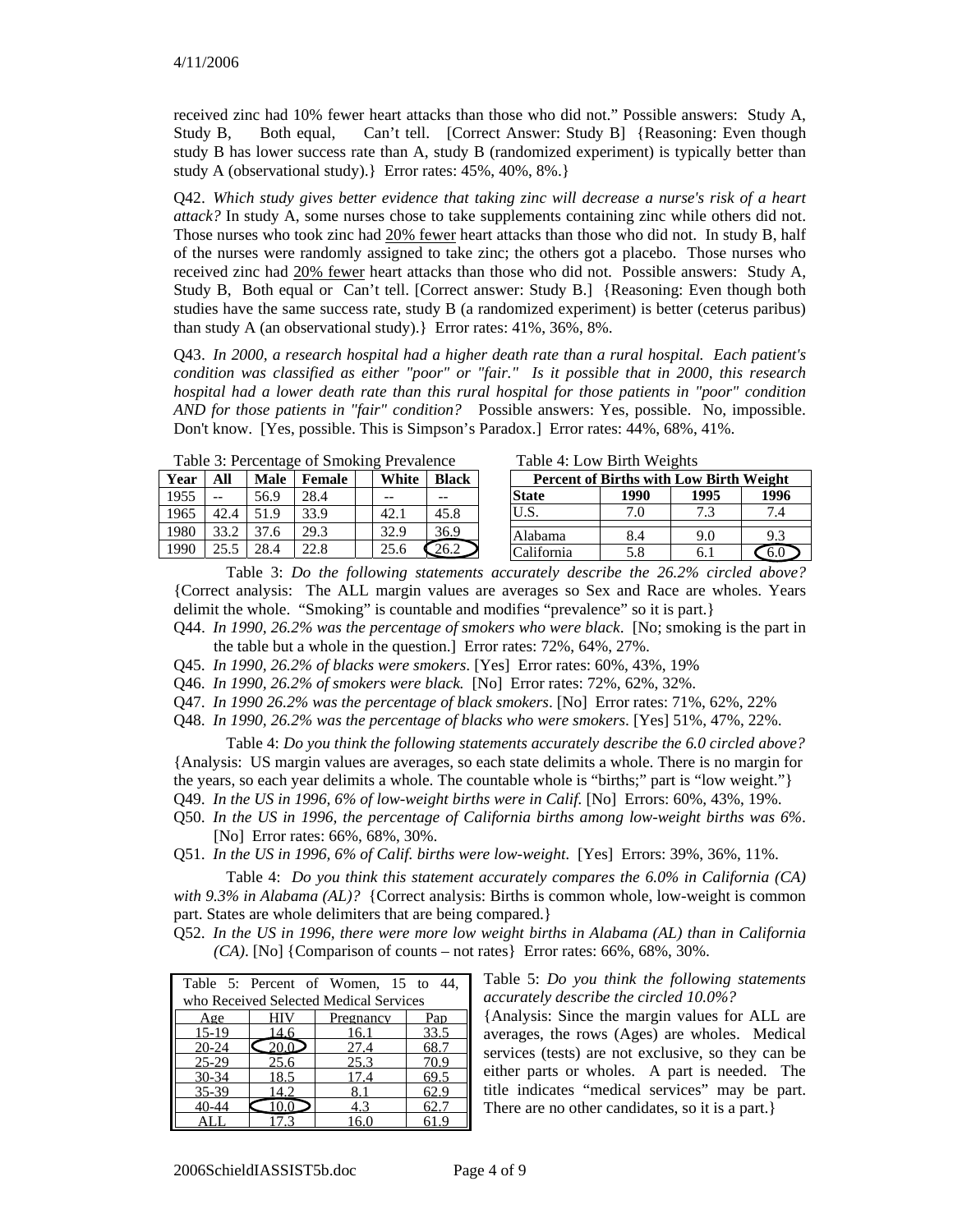- Q53. *10% of the women who received an HIV test were 40-44.* [No] Errors: 78%, 55%, 19%.
- Q54. *10% of these women 40 to 44 received an HIV test.* [Yes] Errors: 66%, 68%, 30%.
- Q55. *Among those women who received an HIV test, the percentage of those 40-44 was 10%.* [No; Age is not part.] Error rates: 60%, 60%, 30%.
- Q56. *Among these women 40-44, the percentage who received an HIV test was 10%.* [Yes]. Error rates: 38%, 30%, 14%.

Table 5: *Do you think the following statements accurately compare the 10% and the 20% circled above?* {Analysis: HIV test is part, ages are whole delimiters; women is whole.}

- Q57. *Women 40-44 were twice as likely to have an HIV test as were women 20-24.* [No; the correct response is "half as likely".] Error rates: 32%, 26%, 14%.
- Q58. *HIV tests were twice as likely to be administered to women 20-24 as to women 40-44.* [Yes] Error rates: 35%, 62%, 46%. {Decoding "to be administered to women" is not easy. "To be administered" refers to the HIV test as part; "to women" does not make women part.}
- Q59. *Women 20-24 were two times more likely to have an HIV test than women 40-44.* [No; either two times as likely as" or "one time more likely than"]. Error rates: 82%, 60%, 81%.

Table 6: Death Rate by leading cause

| No. 143. Death Rates, by Leading Cause--States (Top 5 and Bottom 5). Source: 1998 US Statistical Abstract<br>[Deaths per 100,000 resident population estimated as of July 1.] |         |         |        | vascular | Cerebro-Accidents<br>and | Motor | Chronic<br>vehicle obstructive | Dia-  |            |                  |      |
|-------------------------------------------------------------------------------------------------------------------------------------------------------------------------------|---------|---------|--------|----------|--------------------------|-------|--------------------------------|-------|------------|------------------|------|
| STATE                                                                                                                                                                         |         | Heart   |        | dis-     | adverse                  | acci- | pulmonary                      | betes |            |                  |      |
| 1995                                                                                                                                                                          | Total   | disease | Cancer | eases    | effects                  | dents | diseases mellitus              |       | HIV        | Suicide Homicide |      |
| United States                                                                                                                                                                 | 880.0   | 280.7   | 204.9  | 60.1     | 35.5                     | 16.5  | 39.2                           | 22.6  | (NA)       | 11.9             | 8.7  |
| D.C.                                                                                                                                                                          | 1,244.2 | 302.4   | 267.2  | 66.8     | 34.8                     | 12.3  | 24.2                           |       | 39.5 117.8 | 7.0              | 56.8 |
| West Virginia 1,107.0                                                                                                                                                         |         | 378.9   | 259.4  | 67.9     | 40.4                     | 21.2  | 60.0                           | 32.8  | 0.0        | 15.1             | 5.5  |
| Florida                                                                                                                                                                       | 1,081.3 | 351.6   | 263.5  | 69.9     | 38.1                     | 19.8  | 52.9                           | 26.0  | 30.8       | 15.3             | 8.8  |
| Arkansas                                                                                                                                                                      | 1,075.1 | 339.8   | 244.7  | 91.5     | 48.8                     | 26.3  | 45.0                           | 22.4  | 6.8        | 14.5             | 11.6 |
| Pennsylvania                                                                                                                                                                  | 1,059.2 | 359.7   | 250.7  | 68.6     | 35.3                     | 13.1  | 43.9                           | 28.2  | 11.5       | 12.1             | 6.5  |
| Missouri                                                                                                                                                                      | 1,021.9 | 345.3   | 230.7  | 72.9     | 43.5                     | 20.6  | 46.1                           | 23.4  | 8.8        | 13.5             | 8.9  |
| California                                                                                                                                                                    | 709.8   | 216.3   | 162.8  | 51.4     | 29.3                     | 14.1  | 34.2                           | 16.2  | 20.4       | 11.7             | 11.6 |
| Colorado                                                                                                                                                                      | 667.6   | 172.1   | 145.9  | 42.7     | 39.8                     | 18.6  | 42.3                           | 14.3  | 10.9       | 17.5             | 5.7  |
| Hawaii                                                                                                                                                                        | 643.1   | 196.0   | 156.4  | 51.5     | 27.6                     | 12.0  | 20.4                           | 14.2  | 10.4       | 12.0             | 4.9  |
| Utah                                                                                                                                                                          | 560.6   | 148.1   | 108.6  | 39.9     | 32.4                     | 17.2  | 24.1                           | 21.3  | 4.8        | 14.8             | 3.9  |
| Alaska                                                                                                                                                                        | 423.0   | 90.6    | 95.1   | 24.0     | 56.2                     | 16.1  | 17.7                           | 9.3   | 5.0        | 17.1             | 8.9  |

Table 6: *Do you think the following statements accurately describe the 16.1 circled above?* {Analysis: US rates are averages so states are wholes. Totals are sums so the columns are parts. "Death" modifies "rate" so "death" is a part along with the particular column heading.}

- Q60. *In 1995, the death rate due to motor vehicle accidents was 16.1 per 100,000 Alaskans*. [Yes] Error rates: 20%, 17%, 8%.
- Q61. *In 1995, for those in motor vehicle accidents, the death rate was 16.1 per 100,000 Alaskans*. [No; "Motor vehicle accidents" is not a whole.] Error rates: 60%, 53%, 16%.
- Q62. *In 1995, the rate of motor vehicle accidents was 16.1 per 100,000 Alaskans*. [No; the question omits the word "death."] Error rates: 60%, 32%, 30%.
- Q63. *In 1995 for Alaskans who were in motor vehicle accidents, the death rate was 16.1 per 100,000*. [No; "vehicle accidents" is not a whole.] Error rates: 67%, 66%, 19%.

*Please give your evaluation of this survey*: Percentages shown are for "strongly agree," "moderately agree," "moderately disagree" and "strongly disagree." The modal answer is in bold. Q64. *This survey was much more difficult than I thought it would be*. 25%, **50%**, 20%, 5%

- Q65. *This survey was much more subtle than I thought it would be*. 21%, **43%**, 32%, 4%
- Q66. *This survey was unnecessarily tricky.* 24%, 27%, **36%**, 14%
- Q67. *I felt considerable discomfort in taking part or all of this survey.* 10%, 29%, **34%**, 28%
- Q68. *These tables and graphs are the kind I need to be able to read.* **53%**, 37%, 7%, 4%.
- Q69. *College students should be able to read these tables and graphs.* **63%**, 29%, 5%**,** 2%.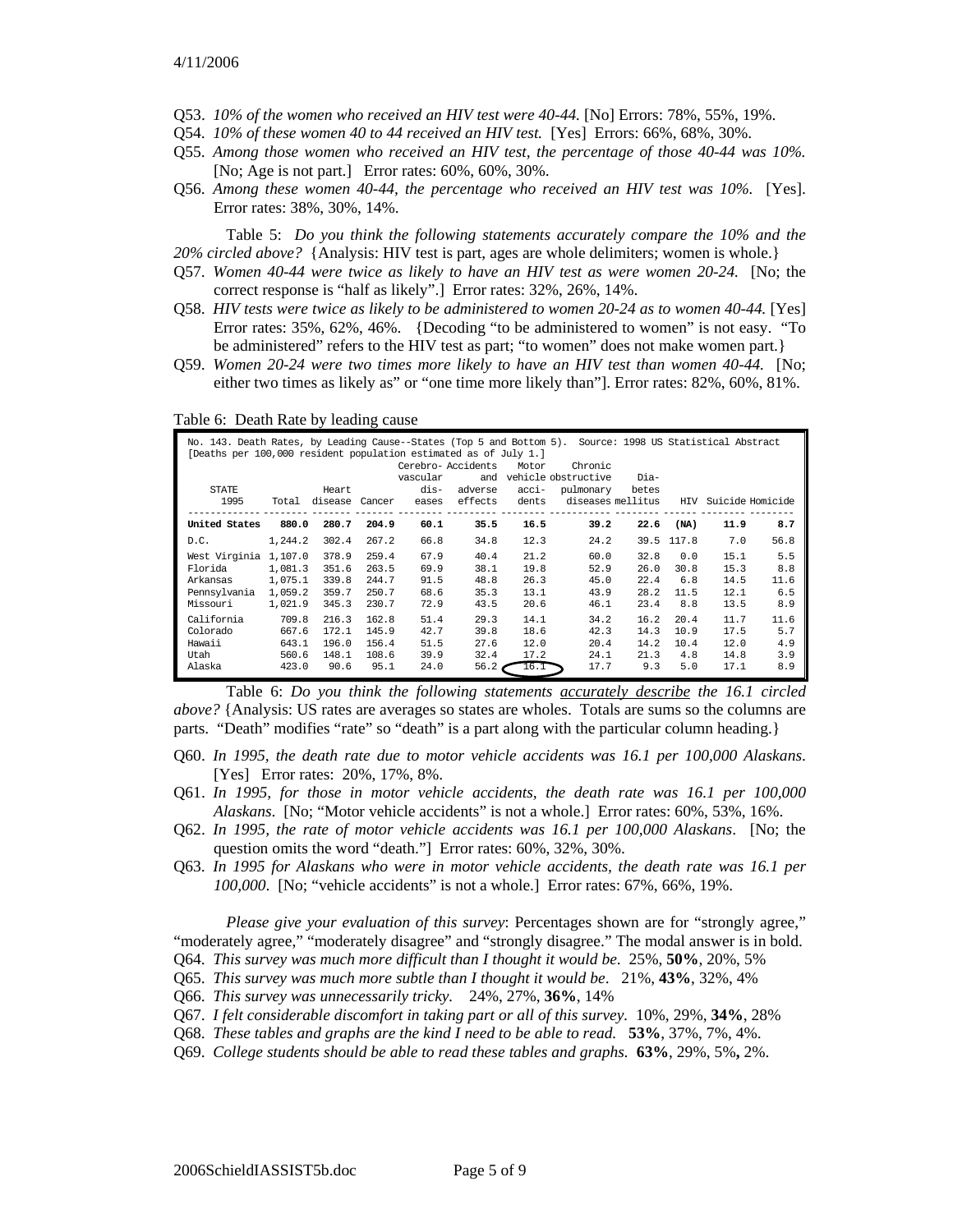#### RESPONDENT COMMENTS

"*The subtleties in the English language is frustrating for a 2nd language speaker*…" "*Interestingly, the various shadings of many of the graph questions involve many of the clumsy wordings my fellow journalists use to describe data.*" "*Whew! I learned a lot about subtleties of language while doing this! Thanks.*"

#### SUMMARY

The distribution of overall scores by group is shown in Figure 1. Among the respondents, the average scores are 51.2% for students, 56.4% for data analysts and 71.8% for college teachers (many of whom teach statistics). The interquartile ranges are 10.2 percentage points for these students, 19.4 percentage points for these data analysts and 20.4 percentage points for these college teachers.



**Figure 1: Distribution of Overall Scores by Group** 

The average error rate was 49% for college students, 44% for data analysts and 28% for college teachers. At the  $80<sup>th</sup>$  percentile, the error rate was 45% for college students, 20% for data analysts and 10% for college teachers. Using the  $80<sup>th</sup>$  percentile score for data analysts as a desired goal (80% correct), then only 2% of the students, 20% of data analysts and 43% of these college teachers achieved that goal.

Schield (2006) analyzed the results of this survey in more detail and made recommendations for teachers who want to help students be statistically literate.

#### **CONCLUSION**

In reading a pie chart (Q9), 19% of students misread a description. In comparing two slices within a pie chart  $(010)$ , the error rate was 62% for students  $(65\%$  for data analysts). In a 100% row table, 44% of students (28% of data analysts) misread a description while 46% of college teachers misread a "times more" compare (Q29). In comparing two percentages (Q59), the error rate for college teachers (81%) was about the same as for students (82%) but higher than for data analysts (60%). The possibility of Simpson's paradox (Q43) was not recognized by 68% of data analysts and 41% of college teachers. In reading a table of rates (Q61), the error rate was 60% for students and 53% for data analysts.

The average error rate was 49% for college students, 44% for data analysts and 28% for college teachers. At the  $80<sup>th</sup>$  percentile, the error rate was 45% for college students, 20% for data analysts and  $10\%$  for college teachers. Using the  $80<sup>th</sup>$  percentile score for data analysts as a desired goal (80% correct), then only 2% of these students, 20% of these data analysts and 43% of these college teachers achieved that goal.

Statistical educators should review the survey instrument, the rules used to determine the correct answers and the error rates by group to see if the survey instrument or the rules may have contributed to the respondent errors.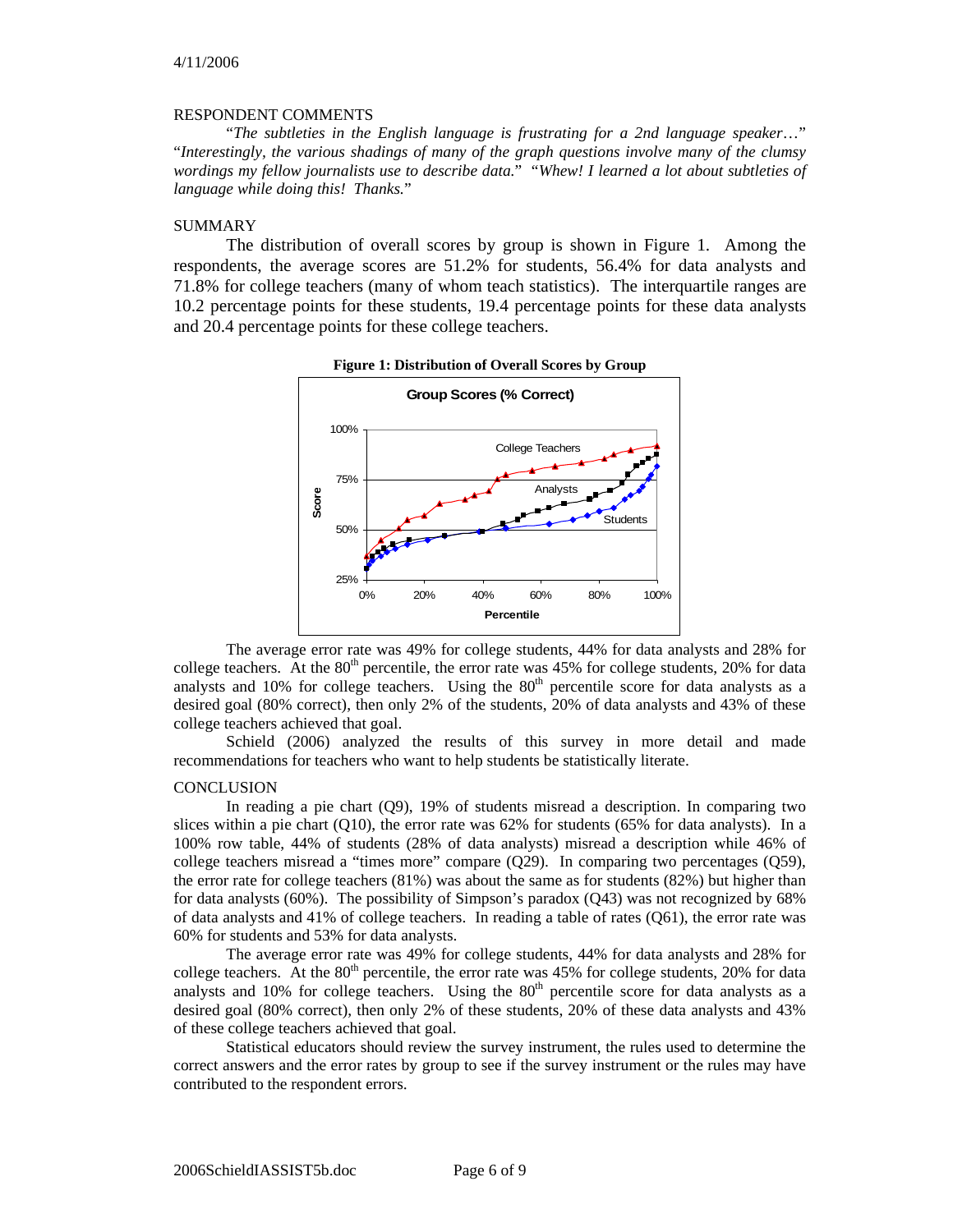### REFERENCES:

- Isaacson, Marc (2005). Statistical Literacy Online at Capella University. *ASA Proceedings of the Statistical Education Section.* [In process] See www.StatLit.org/pdf/2005IsaacsonASA.pdf.
- Schield, Milo (2000). Statistical Literacy: Difficulties in Describing and Comparing Rates and Percentages. *2000 ASA Proceedings of the Section on Statistical Education.* P. 176. See www.StatLit.org/pdf/2000SchieldASA.pdf.
- Schield, Milo (2001). Statistical Literacy: Reading Tables of Rates and Percentage. *ASA Proceedings of Statistical Education Section*. See www.StatLit.org/pdf/2001SchieldASA.pdf.
- Schield, Milo (2004a). *Statistical Literacy Curriculum Design*. 2004 IASE Curriculum Design Roundtable. See www.StatLit.org/pdf/2004SchieldIASE.pdf.
- Schield, Milo (2004b). Statistical Literacy and Liberal Education at Augsburg College. 2004 Summer Issue of *Peer Review.* See www.StatLit.org/pdf/2004SchieldAACU.pdf.
- Schield, Milo (2006). *Statistical Literacy Survey Analysis*. ICOTS. See www.StatLit.org/pdf/2006SchieldICOTS.pdf.

**Acknowledgments:** This project was supported by a grant from the W. M. Keck Foundation to Augsburg College "*to support the development of statistical literacy as an interdisciplinary discipline*." Tom Burnham helped design the survey. Brian Phillips (IASE) authorized administering this survey at ICOTS-6 in South Africa. Jacqueline Galpin (Wits University), Nirmala Naidoo (Statistics-South Africa) and Pali Lehohla (Statistician-General, South Africa) assisted in conducting the survey. This paper is at www.StatLit.org/pdf/2006SchieldIASSIST.pdf.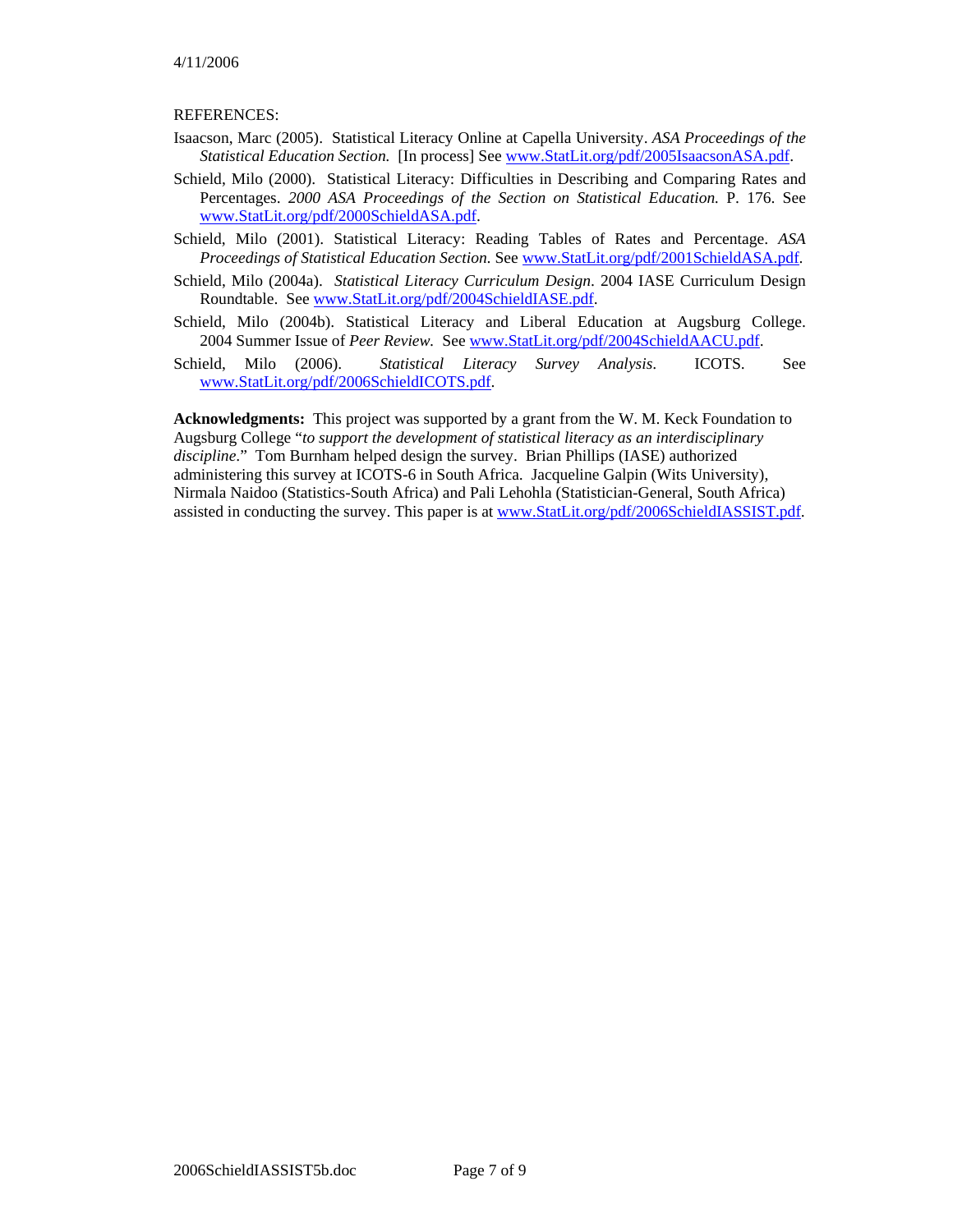## **APPENDIX**:

### SURVEY SUBJECTS:

The names of those surveyed were not requested except for those students taking it as part of a course in which case they took the survey twice: once at the beginning of the course and once at the end. Data obtained from students after they had studied these materials in a course (Worksheets F, G, P, Q and R) were not included in this analysis. The resulting dataset was named "All New" and included all 240 entries in data sets A, C, I, K, L, M, N, W and X. The handling of blanks or non-entries is problematic. It seems inappropriate to treat those who left an answer blank because they got tired the same as those who left it blank because they didn't know after trying. In the interim worksheets, responses (records) were eliminated if they had any blanks (non-responses) for questions Q9-Q63.

For the 191 respondents, here are some highlights. Q1. 36% have discomfort with formal statistics. Q2. 19% have discomfort with informal statistics. Q3. 95% have quantitative occupations. Q4. 41% are students. Q6. 29% are not native speakers of English. Q7: 21% have taken at least 4 courses in statistics.

For the 191 surveys, the percentage scores range from a low of 22% to a high of 94% with a median of 51%, a mean of 56% (27 of the 48 questions) and a standard deviation of 15.6 percentage points. The quartile percentages were 45% (first) and 65% (third). There was no adjustment for guessing. One explanation for low scores is that the answers are wrong. Perhaps the descriptive rules formulated by Schield (2000 and 2001) are in error or perhaps there was a mistake in their application.

In the ICOTS worksheet, answers to Q4 were modified in 23 cases. Of these, 12 involved reclassifying known adult students as students rather than by their profession, 7 involved classifying known data analysts (dataset K) as "Other profession" rather than as "Other" or as "students" and 4 involved reclassifying known Augsburg staff members as "Other Professions" (data analysts) rather than "Other." Henceforth Q4\* designates these modified values.

## OMITTED SUBGROUPS

Table 7 presents the count and Table 8 the average score for subgroups formed by the intersection of answers to Q4\* and Q6 respectively.

| <b>COUNT</b>          |     | <b>English</b>   |                |            |
|-----------------------|-----|------------------|----------------|------------|
| )4*<br>O <sub>6</sub> |     | Native Learned   | Adult          | <b>ALL</b> |
|                       |     | speaker as child | Learner        |            |
| 13+ Student           | 80  |                  |                | 87         |
| K-12 Teacher          |     | 6                |                | 11         |
| 13+ Teacher           | 27  | 10               | $\mathfrak{D}$ | 39         |
| Professional          | 24  | 23               |                | 54         |
|                       | 135 |                  | 12             | 191        |

Table C: Count by Questions 4 and 6.

|  |  | Table D: Score by Questions 4 and 6. |  |
|--|--|--------------------------------------|--|
|--|--|--------------------------------------|--|

| SCORE (%)               |         | <b>English</b> |          |     |
|-------------------------|---------|----------------|----------|-----|
| Q <sub>6</sub><br>$Q4*$ | Native  | Learned        | Adult    | ALL |
|                         | speaker | as child       | Learner  |     |
| 13+ Student             | 51%     | 53%*           | $37\%$ * | 51% |
| K-12 Teacher            | 53%*    | $37\%$ *       | 59%*     | 45% |
| 13+ Teacher             | 71%     | 73%            | $62\% *$ | 71% |
| Professional            | 61%     | 52%            | 46%*     | 55% |
| ALL                     | 57%     | 55%            | 48%      | 56% |

\* Less than 10 subjects in cell.

By column or row, the highest scores are for college faculty (71%) and native English speakers (57%); the lowest are for K-12 teachers (45%) and for those who learned English after childhood (48%). For this introductory paper, both low-scoring groups are omitted leaving 169 respondents. Based on the modified answers to Q4, three groups were formed: college students (85), college teachers (37) and professional data analysts (47).

# SURVEY SUBJECTS' ATTITUDES

Subjects were asked two questions about their attitudes toward statistics.

- Q1. What best describes how comfortable you are in dealing with formal statistics (e.g., chance, probability, sampling distributions, confidence intervals, etc.)?
- Q2. What best describes how comfortable you are in dealing with informal statistics (e.g., reading and interpreting tables and graphs that use rates and percentages)?

Answers for Q1 and Q2: 1 are. "very comfortable" (VC), 2. "somewhat comfortable" (SC), 3. "somewhat uncomfortable" (SU), and 4. "very uncomfortable" (VU). Here are the results.